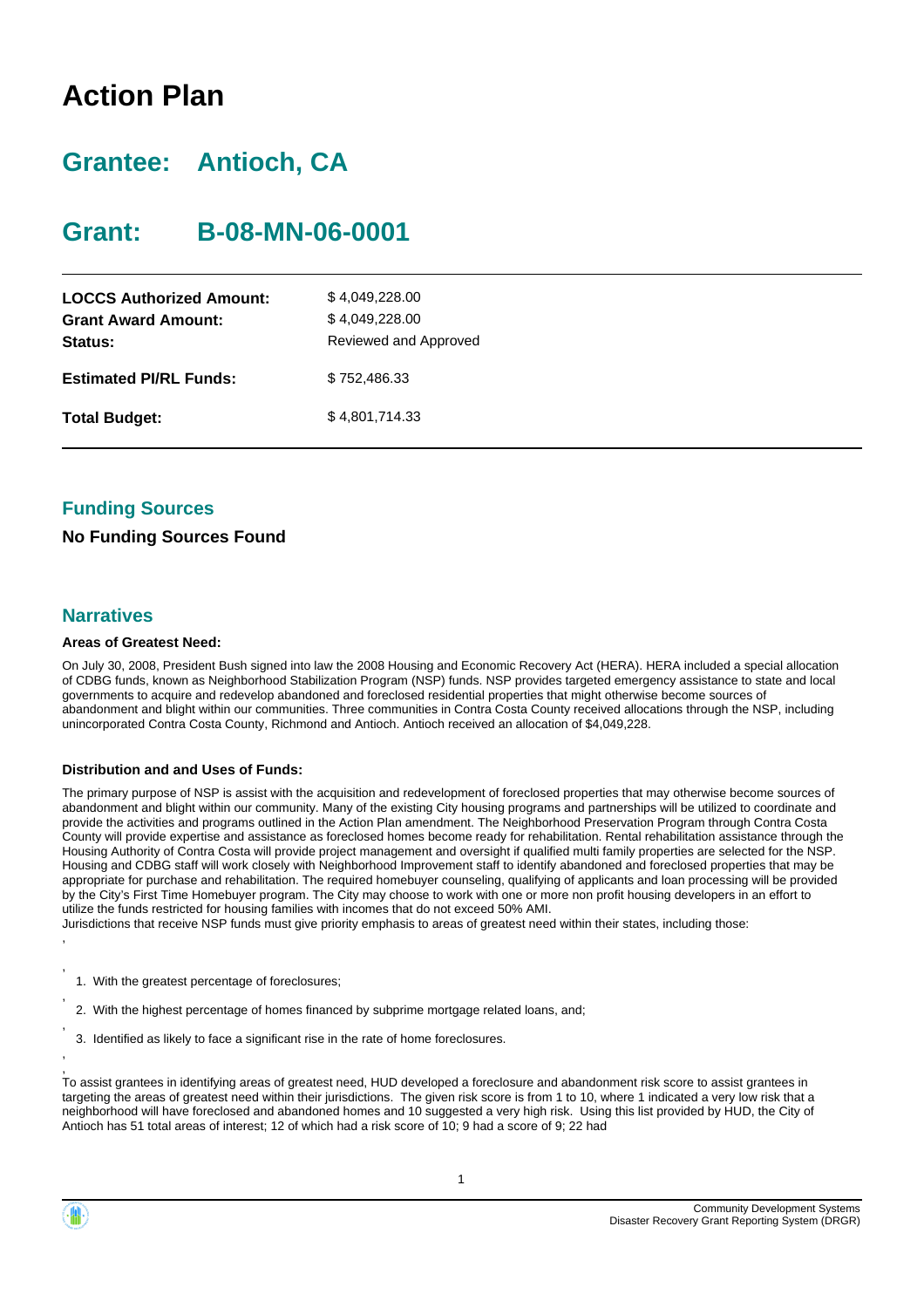#### a score of 8; 6 had a score of 7; and 2 had a risk score of 6.

Of the 21 census tracts and block groups reporting the highest risk abandonment scores of 10 and 9, 20 of those (or 95%) are in the low and moderate income neighborhoods. The areas are contiguous and contain the downtown areas of Antioch. The high risk areas are located on both the north and south sides of Highway 4, the freeway that runs through the middle of the city. These areas also show the highest vacany rates. The city has a long history of utilizing both its CDBG and redevelopment housing set aside funds in this area. Staff will focus NSP activities on these high priority areas, with a HUD estimated Foreclosure Abandonment Risk Score of 9 and 10. These areas are in Zip Code 94509 within the City of Antioch, and include 21 unique census tracts (CT) and block groups (BG): CT 3050.00 BG 1, 2, 3, 4, 5 and 6; CT 3071.02 BG 1, 2, 3 and 4; CT 3072.02 BG 1;CT 3090.00 BG 3; CT 3060.01 BG 1, 2, 3 and 4; CT 3072.05 BG 1, 2, 3 and 4.

**Definitions and Descriptions:**

**Low Income Targeting:**

**Acquisition and Relocation:**

**Public Comment:**

### **Project Summary**

| Project#             | <b>Project Title</b>      | <b>Grantee Activity #</b>          | <b>Activity Title</b>                             |
|----------------------|---------------------------|------------------------------------|---------------------------------------------------|
| 9999                 | <b>Restricted Balance</b> | No activities in this project      |                                                   |
| LH25-Self Help Rehab | LH25 Acg/Rehab            | NSP-Purchase Self Help<br>Rehab    | Revolving Fund for Purchase Self Help<br>Rehab    |
| LMMI Purchase Rehab  | LMMI-Purchase             | LMMI - Purchase-Rehab-<br>QualCont | Revolving Fund for Purchase and<br>Rehabilitation |
| NSP-Admin            | <b>NSP Administration</b> | NSP-Admin                          | <b>NSP Administration</b>                         |
| NSP-redevelopment    | Satellite                 | LH25 redevelopment                 | Satellite                                         |



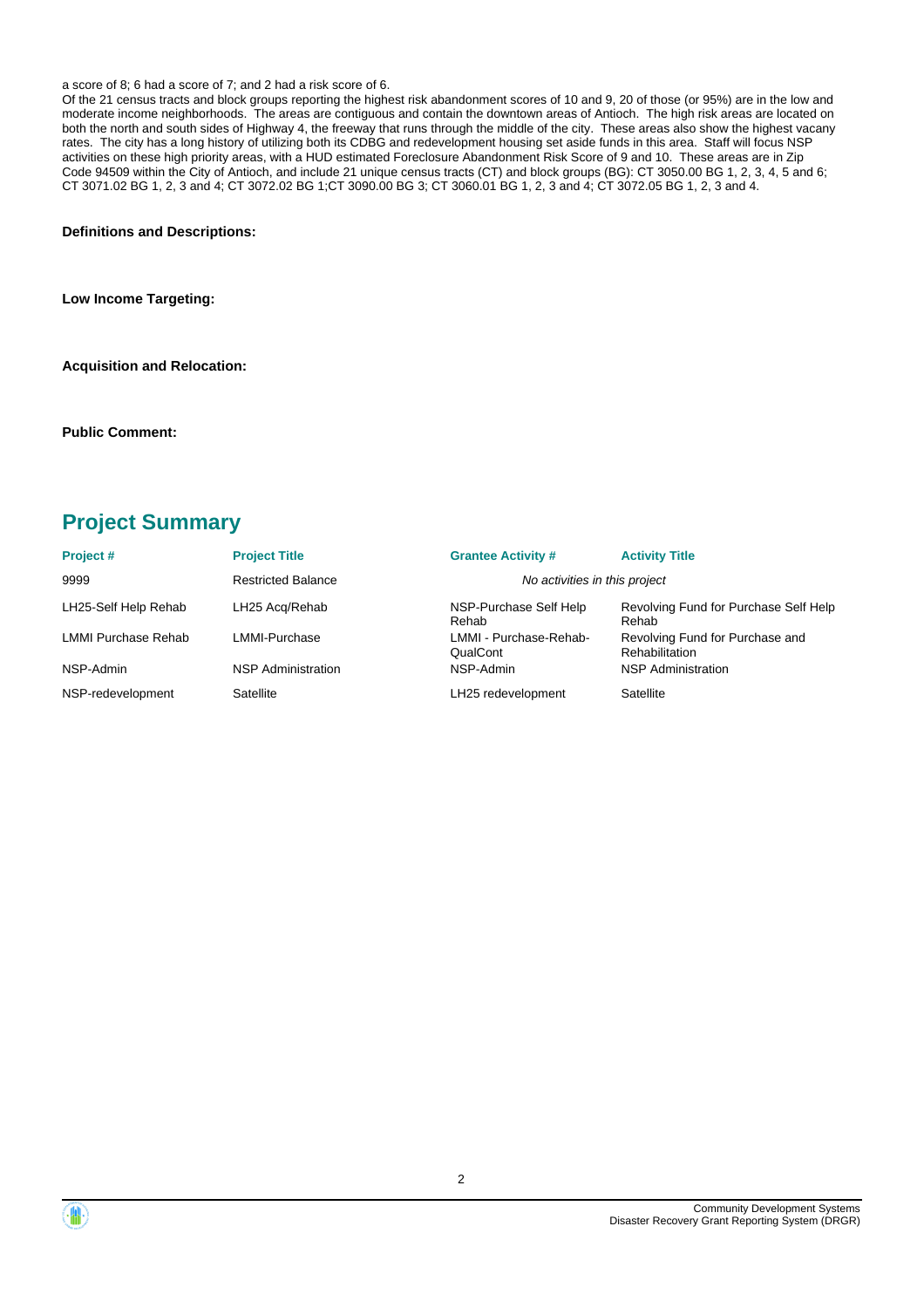## **Activities**

### **Project # / Title: LH25-Self Help Rehab / LH25 Acq/Rehab**

#### **Grantee Activity Number: NSP-Purchase Self Help Rehab Activity Title: Revolving Fund for Purchase Self Help Rehab**

| <b>Activity Type:</b>                                         | <b>Activity Status:</b>                 |                |  |  |
|---------------------------------------------------------------|-----------------------------------------|----------------|--|--|
| Rehabilitation/reconstruction of residential structures       | Under Way                               |                |  |  |
| <b>Project Number:</b>                                        | <b>Project Title:</b>                   |                |  |  |
| LH25-Self Help Rehab                                          | LH25 Acq/Rehab                          |                |  |  |
| <b>Projected Start Date:</b>                                  | <b>Projected End Date:</b>              |                |  |  |
| 03/01/2010                                                    | 03/01/2012                              |                |  |  |
| <b>Project Draw Block by HUD:</b>                             | Project Draw Block Date by HUD:         |                |  |  |
| Not Blocked                                                   |                                         |                |  |  |
| <b>Activity Draw Block by HUD:</b>                            | <b>Activity Draw Block Date by HUD:</b> |                |  |  |
| Not Blocked                                                   |                                         |                |  |  |
| <b>Block Drawdown By Grantee:</b>                             |                                         |                |  |  |
| Not Blocked                                                   | <b>Total Budget:</b>                    | \$1,035,393.03 |  |  |
| <b>National Objective:</b>                                    | <b>Most Impacted and</b>                |                |  |  |
| LH25: Funds targeted for housing for households whose incomes | <b>Distressed Budget:</b>               | \$0.00         |  |  |
| are at or under 50% Area Median Income.                       | <b>Other Funds:</b>                     | \$0.00         |  |  |

### **Benefit Report Type:**

Direct (Households)

| <b>Proposed Beneficiaries</b><br># Owner Households<br># of Households | <b>Total</b><br>4<br>4 | Low<br>$\overline{4}$<br>4 | <b>Mod</b> | Low/Mod%<br>100.00<br>100.00 |
|------------------------------------------------------------------------|------------------------|----------------------------|------------|------------------------------|
| <b>Proposed Accomplishments</b>                                        |                        | <b>Total</b>               |            |                              |
| # of Singlefamily Units                                                |                        | 4                          |            |                              |
| # of Housing Units                                                     |                        | 4                          |            |                              |
| # of Properties                                                        |                        | 4                          |            |                              |

**Total Funds:** \$ 1,035,393.03

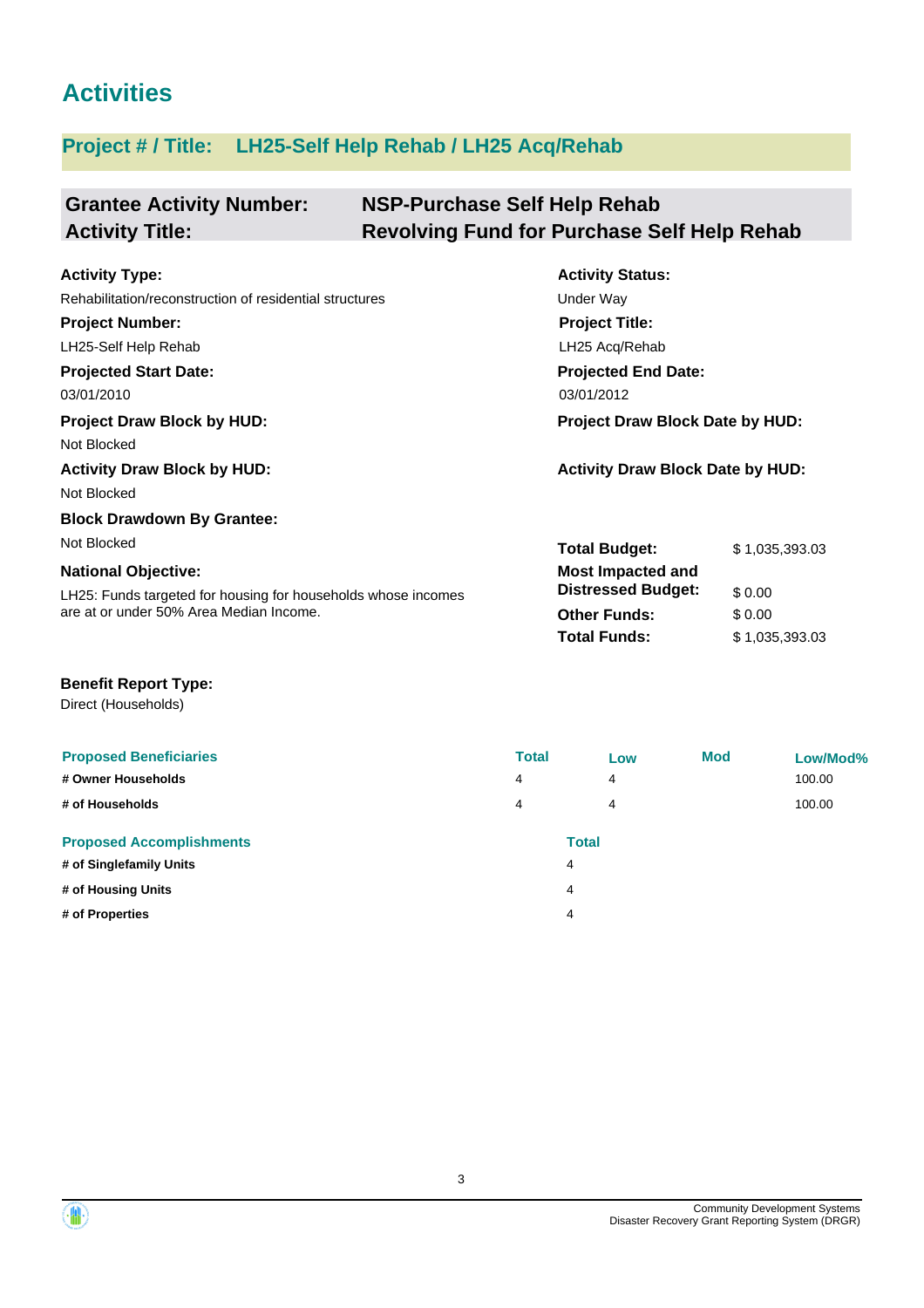### **Activity is being carried out by Grantee:**

No

### **Organization carrying out Activity:**

Habitat for Humanity East bay

### **Proposed budgets for organizations carrying out Activity:**

| <b>Responsible Organization</b> | <b>Organization Type</b> | <b>Proposed Budget</b> |
|---------------------------------|--------------------------|------------------------|
| City of Antioch                 | Local Government         | \$ 0.00                |
| Habitat for Humanity East bay   | Non-Profit               | \$1,035,393.03         |

### **Location Description:**

High Priority Areas, with a HUD Estimated Foreclosure Abandonment Risk Score of 9 and 10, in Zip Code 94509 within the City of Antioch.

#### **Activity Description:**

This activity is intended to meet the low income housing requirement. It is expected that this activity will be carried out by a nonprofit that specializes in self-help housing. The non-profit will select homebuyers who will assist in the rehabilitation of their future home. This work not only provides a "sweat equity" stake in the home, but also teaches the homebuyer valuable home maintenance skills. The non-profit will be the mortgage lender and will structure the loan to be affordable to the specific household.

The typical structure provides a 30 year, zero interest, amortizing loan with a forgivable appreciation share provision. NSP funds will leverage volunteer labor, foundation grants, and donations of materials. The homes will be sold for the lesser of Fair Market Value or the total amount of funds used to acquire and rehabilitate the home (the total NSP investment).

Homebuyers will be required to sign a 20 to 30-year resale restriction with the nonprofit entity operating the self-help program. The City will have a right of first refusal to purchase the home should the non-profit entity not be in a position to exercise its right in a future transaction. If redevelopment housing set-aside funds are used to supplement NSP funds, the buyer will be required to enter into a 45-year resale restriction.

All properties will be purchased at a minimum of 5 percent less than the appraised value with a portfolio average discount of 15 percent. However, staff will evaluate whether the NSP exception discount of 10 percent can be justified. Appraisals shall be consistent with the appraisal requirements of the Uniform Relocation Act.

Programs initially will be implemented by the City of Antioch. The City anticipates it will identify development partners through a request for qualifications or request for proposals process in early 2009. Initially 4 homes will be purchased and rehabilitated. Additional homes will be purchased and rehabilitated if additional funding can be identified.

Development partners will be allowed to retain sales proceeds during the active phase of the program and "revolve" those proceeds to purchase and rehabilitate additional units.

**Environmental Assessment:** COMPLETED

**Environmental Reviews:** None

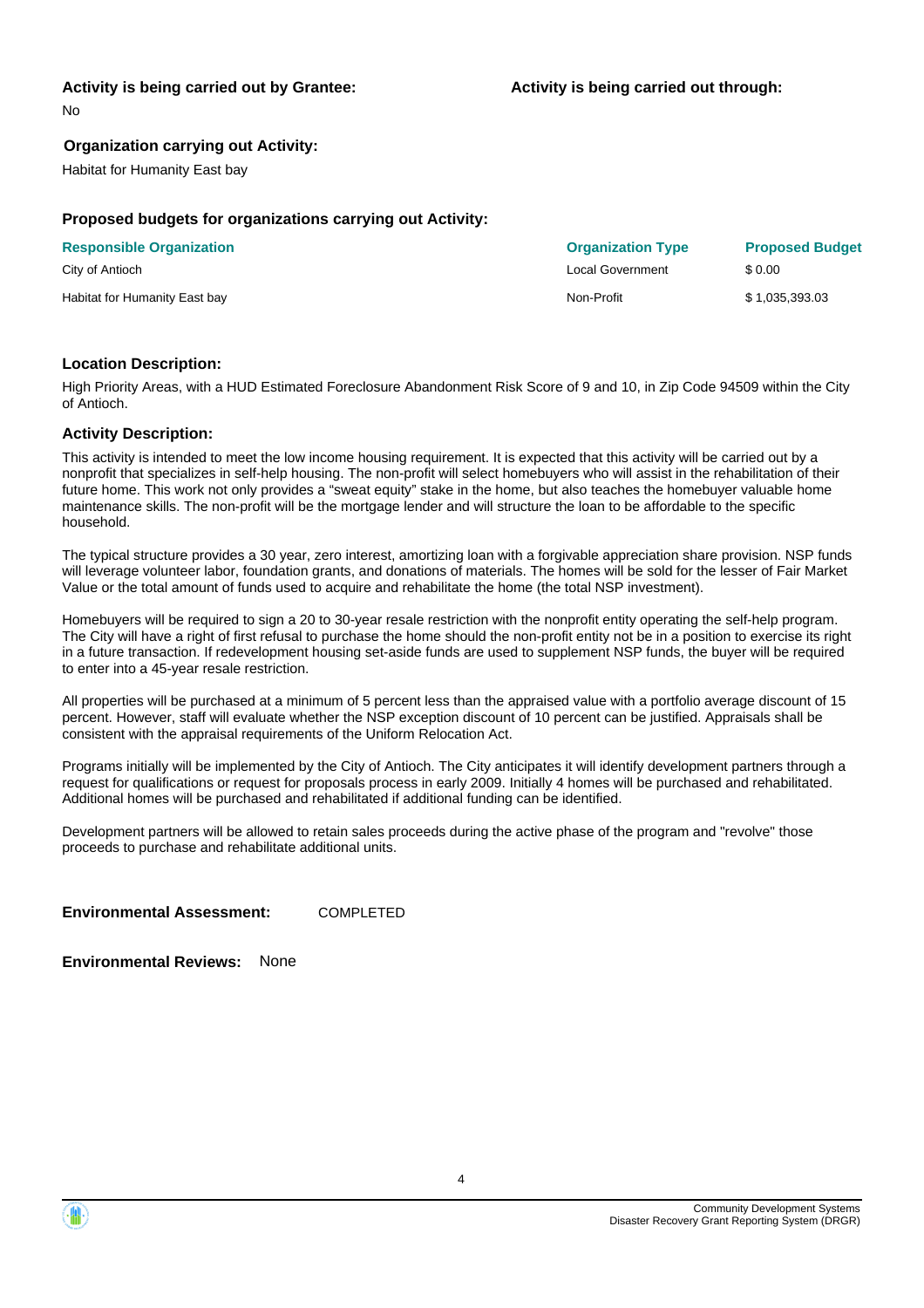# **Project # / Title: LMMI Purchase Rehab QualCont / LMMI-Purchase**

| <b>Grantee Activity Number:</b> | <b>LMMI - Purchase-Rehab-QualCont</b>                 |
|---------------------------------|-------------------------------------------------------|
| <b>Activity Title:</b>          | <b>Revolving Fund for Purchase and Rehabilitation</b> |

| <b>Activity Type:</b>                                        | <b>Activity Status:</b>                 |                |  |
|--------------------------------------------------------------|-----------------------------------------|----------------|--|
| Rehabilitation/reconstruction of residential structures      | Under Way                               |                |  |
| <b>Project Number:</b>                                       | <b>Project Title:</b>                   |                |  |
| <b>LMMI Purchase Rehab QualCont</b>                          | LMMI-Purchase                           |                |  |
| <b>Projected Start Date:</b>                                 | <b>Projected End Date:</b>              |                |  |
| 06/01/2010                                                   | 03/01/2011                              |                |  |
| <b>Project Draw Block by HUD:</b>                            | <b>Project Draw Block Date by HUD:</b>  |                |  |
| Not Blocked                                                  |                                         |                |  |
| <b>Activity Draw Block by HUD:</b>                           | <b>Activity Draw Block Date by HUD:</b> |                |  |
| Not Blocked                                                  |                                         |                |  |
| <b>Block Drawdown By Grantee:</b>                            |                                         |                |  |
| Not Blocked                                                  | <b>Total Budget:</b>                    | \$1,309,279.79 |  |
| <b>National Objective:</b>                                   | <b>Most Impacted and</b>                |                |  |
| LMMI: Low, Moderate and Middle Income National Objective for | <b>Distressed Budget:</b>               | \$0.00         |  |
| NSP Only                                                     | <b>Other Funds:</b>                     | \$0.00         |  |
|                                                              | <b>Total Funds:</b>                     | \$1,309,279.79 |  |

### **Benefit Report Type:**

Direct (Households)

| <b>Proposed Beneficiaries</b>   | <b>Total</b> | Low          | <b>Mod</b> | Low/Mod% |
|---------------------------------|--------------|--------------|------------|----------|
| # Owner Households              | 5            |              | 3          | 60.00    |
| # of Households                 | 5            |              | 3          | 60.00    |
| <b>Proposed Accomplishments</b> |              | <b>Total</b> |            |          |
| # of Singlefamily Units         |              | 5            |            |          |
| # of Housing Units              |              | 5            |            |          |
| # of Properties                 |              | 5            |            |          |

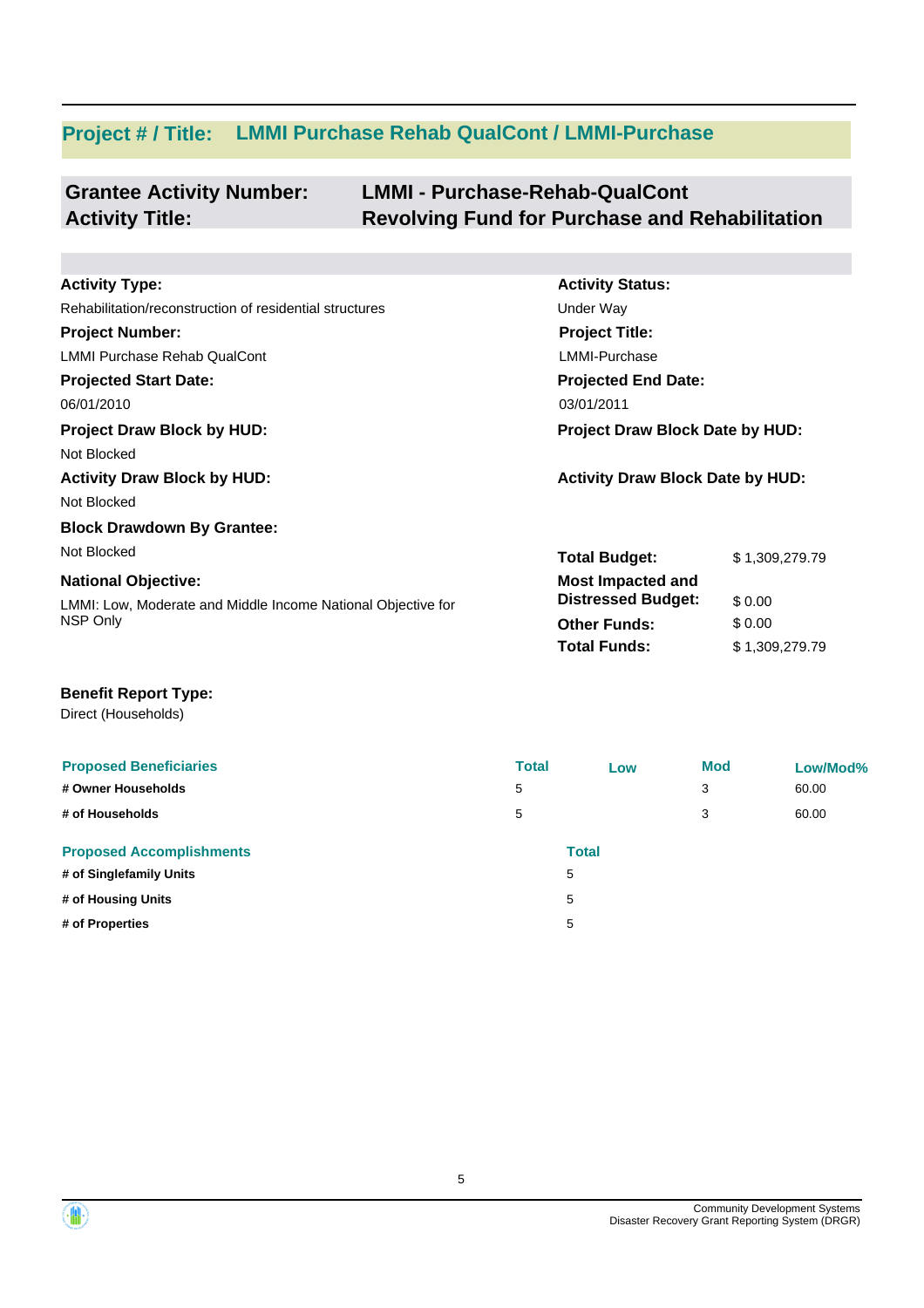### **Activity is being carried out by Grantee:**

No

### **Organization carrying out Activity:**

Heart and Hands of Compassion

### **Proposed budgets for organizations carrying out Activity:**

| <b>Responsible Organization</b> | <b>Organization Type</b> | <b>Proposed Budget</b> |
|---------------------------------|--------------------------|------------------------|
| City of Antioch                 | Local Government         | \$ 0.00                |
| Heart and Hands of Compassion   | Non-Profit               | \$1.147.618.00         |

### **Location Description:**

High Priority Areas, with a HUD Estimated Foreclosure Abandonment Risk Score of 9 and 10, in Zip Code 94509 within the City of Antioch.

#### **Activity Description:**

It is anticipated that 80 percent of the purchasers will be moderate income and the remaining 20 percent will be middle income. This activity is not expected to meet the low income housing requirement. The first priority is for the homes to be sold to LMMI households. If purchase ready buyers can not be identified, the homes may be made available for lease to purchase or rental. The City anticipates using its First Time Homebuyer program to identify qualified buyers. The homes will be sold for the lesser of Fair Market Value or the total amount of funds used to acquire and rehabilitate the home (the total NSP investment). Homebuyers will be required to sign a 20 year resale restriction or a shared appreciation promissory note. If redevelopment housing set-aside funds are used to supplement NSP funds, the buyer will be required to enter into a 45 year resale restriction. In the High Priority Areas, resale restrictions may be a deterrent to buyers who would rather purchase a home without restrictions. Therefore, shared appreciation loans may be a more practical approach. Attachment F has additional information on resale restrictions and shared appreciation loans. This activity will target properties that can be purchased and rehabilitated for under \$200,000. Recent analysis of the City's First Time Homebuyer program indicates an average home purchase price of just over \$200,000. All properties will be purchased at a minimum of 5 percent less than the appraised value with a portfolio average discount of 15 percent. However, staff will evaluate whether the NSP exception discount of 10 percent can be justified. Appraisals shall be consistent with the appraisal requirements of the Uniform Relocation Act. As a member of the Contra Costa County CDBG Consortium, Antioch anticipates some combined efforts with neighboring NSP communities as a means to maximize resources and develop consistent programs and assistance. Using the CDBG Consortium model funding, billing and reporting will be done individually between the various NSP communities. Current subrecipients report to each consortium agency using consortium documents and forms but each is split to show activities and services for each individual community. Using the CDBG model will be helpful to understand the effectiveness of the NSP program on a Countywide level. Initially 10 homes will be purchased and rehabilitated. Additional homes will be purchased and rehabilitated if additional funding can be identified and if the first 9 units are sold quickly so that the sales revenue can be used to purchase and rehabilitate additional homes.

**Environmental Assessment:** COMPLETED

**Environmental Reviews:** None



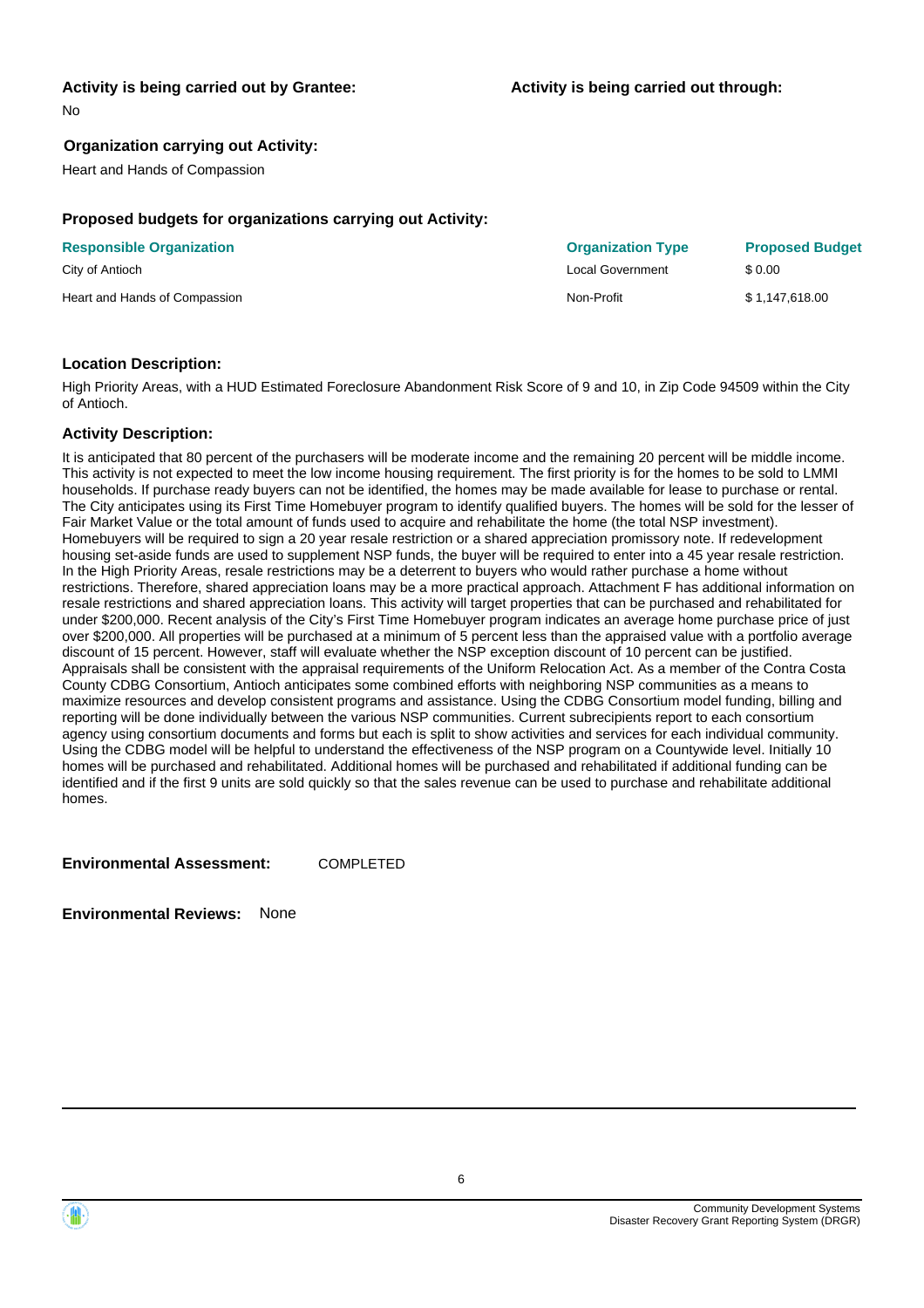**Project # / Title: NSP-Admin / NSP Administration**

| <b>Grantee Activity Number:</b><br><b>Activity Title:</b>     | <b>NSP-Admin</b><br><b>NSP Administration</b> |                                         |              |  |
|---------------------------------------------------------------|-----------------------------------------------|-----------------------------------------|--------------|--|
| <b>Activity Type:</b>                                         |                                               | <b>Activity Status:</b>                 |              |  |
| Administration                                                |                                               | Under Way                               |              |  |
| <b>Project Number:</b>                                        |                                               | <b>Project Title:</b>                   |              |  |
| NSP-Admin                                                     |                                               | <b>NSP Administration</b>               |              |  |
| <b>Projected Start Date:</b>                                  |                                               | <b>Projected End Date:</b>              |              |  |
| 10/01/2008                                                    |                                               | 10/01/2010                              |              |  |
| <b>Project Draw Block by HUD:</b>                             |                                               | <b>Project Draw Block Date by HUD:</b>  |              |  |
| Not Blocked                                                   |                                               |                                         |              |  |
| <b>Activity Draw Block by HUD:</b>                            |                                               | <b>Activity Draw Block Date by HUD:</b> |              |  |
| Not Blocked                                                   |                                               |                                         |              |  |
| <b>Block Drawdown By Grantee:</b>                             |                                               |                                         |              |  |
| Not Blocked                                                   |                                               | <b>Total Budget:</b>                    | \$285,932.07 |  |
| <b>National Objective:</b>                                    |                                               | <b>Most Impacted and</b>                |              |  |
| Not Applicable - (for Planning/Administration or Unprogrammed |                                               | <b>Distressed Budget:</b>               | \$0.00       |  |
| Funds only)                                                   |                                               | <b>Other Funds:</b>                     | \$0.00       |  |
|                                                               |                                               | <b>Total Funds:</b>                     | \$285,932.07 |  |

### **Benefit Report Type:**

NA

### **Activity is being carried out by Grantee:**

Yes

### **Organization carrying out Activity:**

City of Antioch

### **Proposed budgets for organizations carrying out Activity:**

## **Responsible Organization CONSERVIRGHT ACCORDING THE CONSERVIRGHT ORGANIZATION Type Proposed Budget**

### **Location Description:**

High Priority Areas

### **Activity Description:**

Grantee Employees and Contractors **Activity is being carried out through:**

City of Antioch Local Government \$ 285,932.07

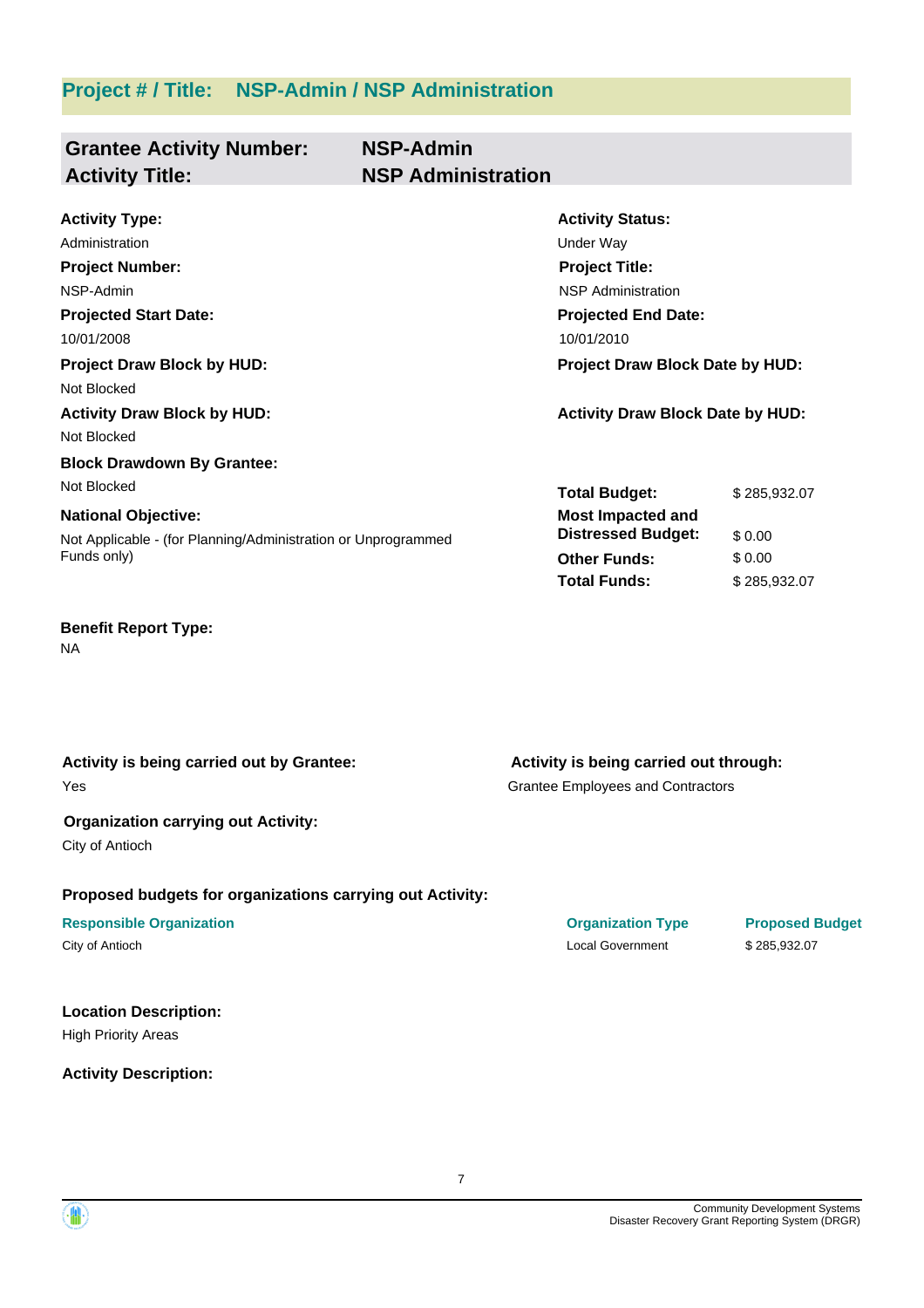Planning and administrative work will include all tasks associated with the development and publication of the NSP Substantial Amendment. Activity development and related legal documents will also be covered by the planning and administration budget. Staff will make every effort to limit planning and administrative costs so that additional funds can be used for program implementation.

**Environmental Assessment:** EXEMPT

**Environmental Reviews:** None

## **Project # / Title: NSP-redevelopment / Satellite**

| <b>Grantee Activity Number:</b><br><b>Activity Title:</b>                                                | <b>LH25 redevelopment</b><br><b>Satellite</b> |              |                                                       |                |                |
|----------------------------------------------------------------------------------------------------------|-----------------------------------------------|--------------|-------------------------------------------------------|----------------|----------------|
| <b>Activity Type:</b>                                                                                    |                                               |              | <b>Activity Status:</b>                               |                |                |
| Construction of new housing                                                                              |                                               | Under Way    |                                                       |                |                |
| <b>Project Number:</b>                                                                                   |                                               |              | <b>Project Title:</b>                                 |                |                |
| NSP-redevelopment                                                                                        |                                               | Satellite    |                                                       |                |                |
| <b>Projected Start Date:</b>                                                                             |                                               |              | <b>Projected End Date:</b>                            |                |                |
| 03/10/2010                                                                                               |                                               | 09/30/2012   |                                                       |                |                |
| <b>Project Draw Block by HUD:</b>                                                                        |                                               |              | Project Draw Block Date by HUD:                       |                |                |
| Not Blocked                                                                                              |                                               |              |                                                       |                |                |
| <b>Activity Draw Block by HUD:</b>                                                                       |                                               |              | <b>Activity Draw Block Date by HUD:</b>               |                |                |
| Not Blocked                                                                                              |                                               |              |                                                       |                |                |
| <b>Block Drawdown By Grantee:</b>                                                                        |                                               |              |                                                       |                |                |
| Not Blocked                                                                                              |                                               |              | <b>Total Budget:</b>                                  |                | \$2,171,109.44 |
| <b>National Objective:</b>                                                                               |                                               |              | <b>Most Impacted and</b><br><b>Distressed Budget:</b> | \$0.00         |                |
| LH25: Funds targeted for housing for households whose incomes<br>are at or under 50% Area Median Income. |                                               |              | <b>Other Funds:</b>                                   | \$0.00         |                |
|                                                                                                          |                                               |              | <b>Total Funds:</b>                                   | \$2,171,109.44 |                |
| <b>Benefit Report Type:</b><br>Direct (Households)                                                       |                                               |              |                                                       |                |                |
| <b>Proposed Beneficiaries</b>                                                                            |                                               | <b>Total</b> | Low                                                   | <b>Mod</b>     | Low/Mod%       |
| # Renter Households                                                                                      | 85                                            |              | 85                                                    |                | 100.00         |
| # of Households                                                                                          | 85                                            |              | 85                                                    |                | 100.00         |

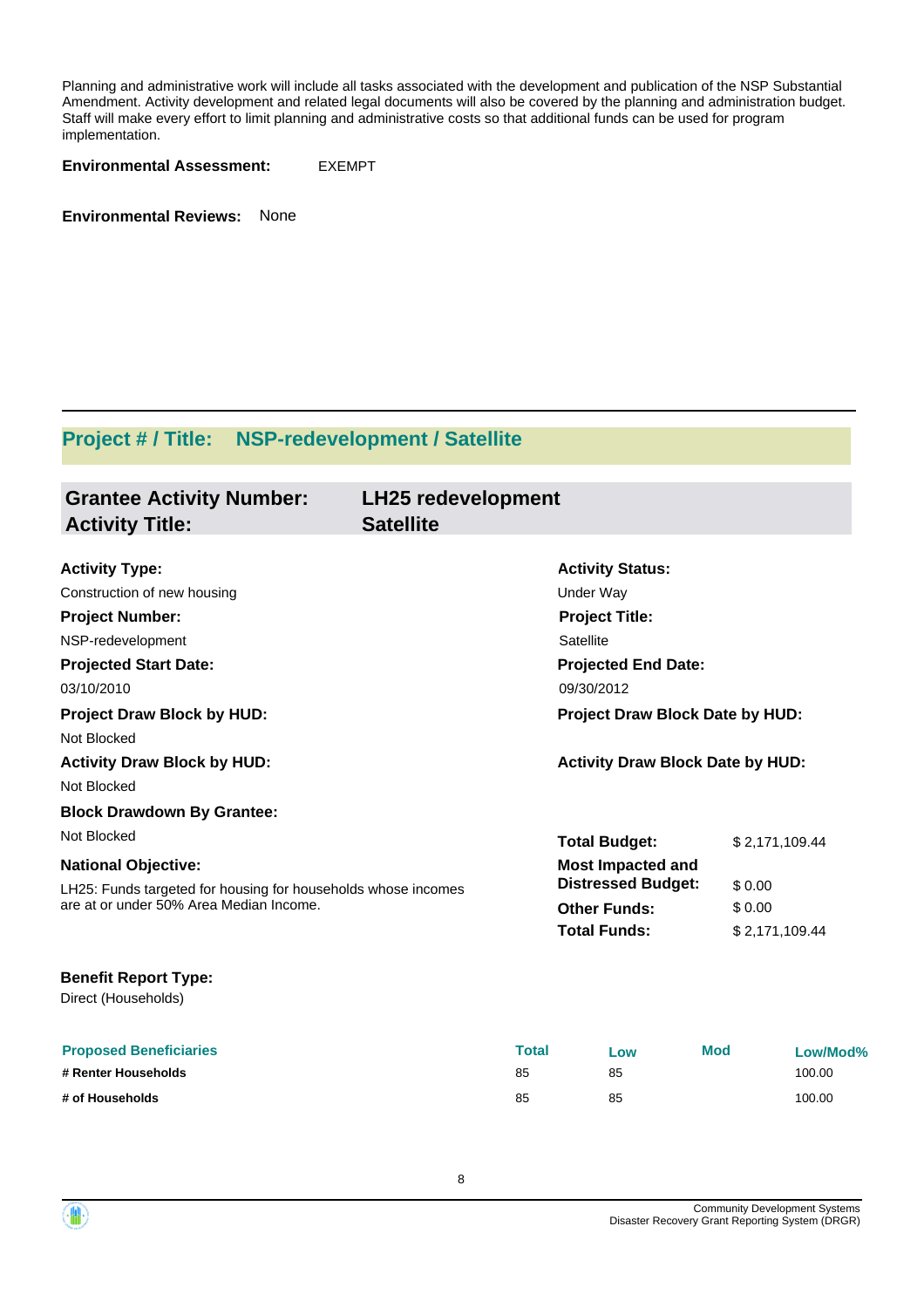| <b>Proposed Accomplishments</b> | <b>Total</b> |
|---------------------------------|--------------|
| # of Multifamily Units          | 85           |
| # of Housing Units              | 85           |
| # ELI Households (0-30% AMI)    |              |

| Activity is being carried out by Grantee:<br><b>No</b>    | Activity is being carried out through: |                        |
|-----------------------------------------------------------|----------------------------------------|------------------------|
| <b>Organization carrying out Activity:</b>                |                                        |                        |
| Satellite Housing, Inc.                                   |                                        |                        |
| Proposed budgets for organizations carrying out Activity: |                                        |                        |
| <b>Responsible Organization</b>                           | <b>Organization Type</b>               | <b>Proposed Budget</b> |
| Satellite Housing, Inc.                                   | Non-Profit                             | \$2,171,109.44         |
| <b>Location Description:</b>                              |                                        |                        |

Located within the Antioch High Risk target area at James Donlon Blvd and Tabora Rd.

**Activity Description:**

New construction of 85 multi-family units affordable at below 50% AMI to be constructed by Satellite Housing. Property has been purchased by Satellite and development plans have been submitted to the City for review. Will go to Planning Commission for approval in next few months.

**Environmental Assessment:** COMPLETED

**Environmental Reviews:** None

### **Action Plan Comments:**

Per rep's recommendation, grantee zeroed out all activity budgets except admin. Grantee will fund activities and assign to projects as funds are awarded to subrecipients, developers, etc. NOTE: Grantee submitted revised Action Plan on July 20, but rep was unable to access DRGR until July 30. Grantee's failure to meet July 30 QPR deadline is due solely to issues of DRGR access and is in no way the fault of the grantee. Reviewer -

Per rep's recommendation, grantee zeroed out all activity budgets except admin. Grantee will create and/or reassign budgeted activities as funds are awrded to subrecipients, developers, etc. NOTE: Revised Action Plan was submitted July 20, but rep could not access DRGR until July 30. Failure to meet July 30 QPR deadline is not the fault of the grantee. Reviewer -

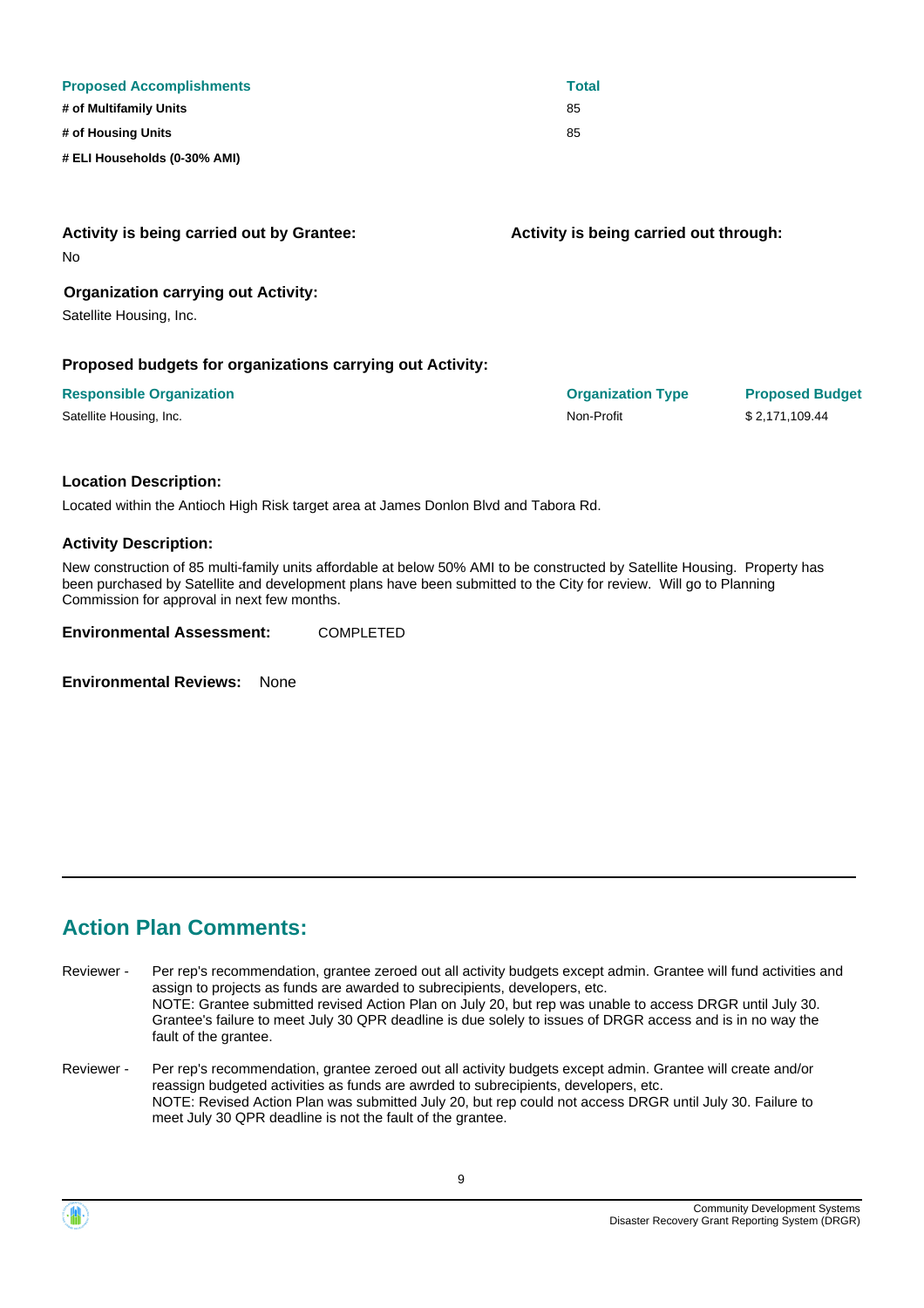- Grantee has submitted AP to allow for submission of QPR. We are working with grantee to amend AP. Amendment is expected this week. -RS Reviewer -
- Reviewer Minor edits are needed, though not significant enough to bar approval-RS

| Reviewer - | 7-18-2013 approving the Action Plan to facilitate necessary changes to LH25 and LMMI Projects. Marcia<br><b>Bradshaw</b>                                 |
|------------|----------------------------------------------------------------------------------------------------------------------------------------------------------|
| Reviewer - | Approved, all necessary changes will be made after the QPR is processed 7/31/2013. Marcia Bradshaw                                                       |
| Reviewer - | Action Plan Approved on 8/12/2013. Marcia Bradshaw                                                                                                       |
| Reviewer - | MB: Approved on 8-16-2013, preparing review for update of QPRs.                                                                                          |
| Reviewer - | Plan rejected; comments are incorporated to the PDF version attached to the review checklist.                                                            |
| Reviewer - | Marilee Hansen: Plan is missing MAJOR sections - complete definitions & descriptions; low income targeting;<br>acquisition & Relocation; Public Comment. |
| Reviewer - | 9/23/16 Marilee Hansen: Plan approved with one comment. PDF attached to review checklist.                                                                |

## **Action Plan History**

| <b>Version</b>        | <b>Date</b> |
|-----------------------|-------------|
| B-08-MN-06-0001 AP#1  | 08/24/2010  |
| B-08-MN-06-0001 AP#2  | 08/29/2011  |
| B-08-MN-06-0001 AP#3  | 03/12/2012  |
| B-08-MN-06-0001 AP#4  | 03/19/2012  |
| B-08-MN-06-0001 AP#5  | 09/05/2012  |
| B-08-MN-06-0001 AP#6  | 10/09/2012  |
| B-08-MN-06-0001 AP#7  | 11/06/2012  |
| B-08-MN-06-0001 AP#8  | 01/29/2013  |
| B-08-MN-06-0001 AP#9  | 04/30/2013  |
| B-08-MN-06-0001 AP#10 | 07/18/2013  |
|                       |             |